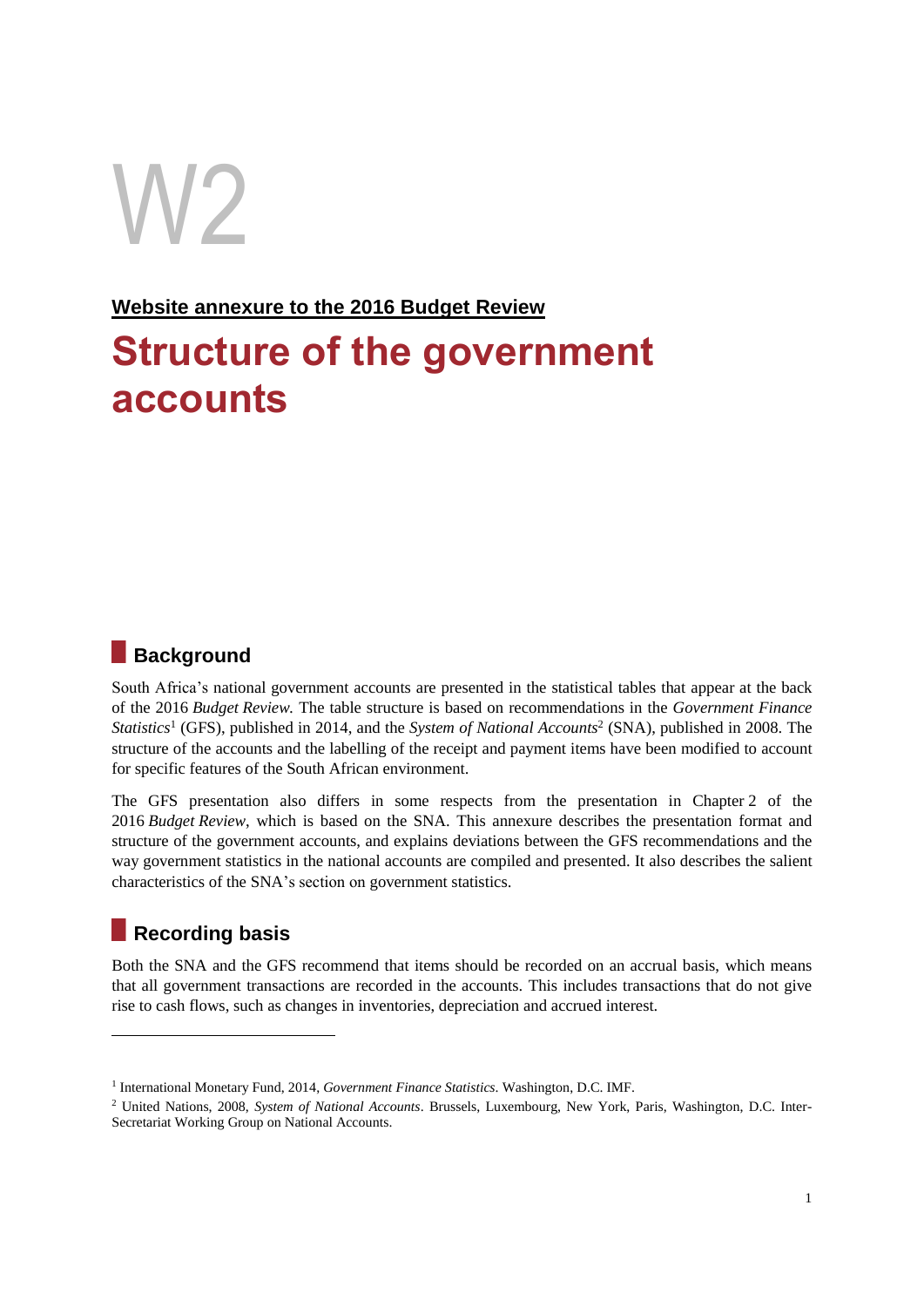In accrual accounting, the time of recording should coincide with the underlying economic event. The entry does not necessarily coincide with the timing of the resultant cash flow, but rather with the change of ownership or when economic value is created, transformed or extinguished. For example, debt repayment should be recorded when the debt expires, whether or not this coincides with an actual cash repayment.

The recommendation to use accrual accounting for government financial statements was first made in the 2001 GFS. Government intends to adopt this recommendation over time, but budget data continues to be presented on an adjusted cash basis at the moment. This means that the transaction is recorded when the cash flow occurs, therefore it does not match the timing of the underlying economic event. In some cases, modified cash principles are applied. This includes recording expenditure at the time of recording the transaction in the cash book (when the transaction is processed in the financial system and the payment is issued) and accruing interest on some types of government debt (zero-coupon bonds).

In strict cash accounting, the time of recording should coincide with the actual cash flow. In South Africa, entries for the national budget data are made during the time period in which transactions are captured in financial systems. After the financial year-end, books remain open so that all year-end procedures can be finalised, such as reconciling actual bank account balances with revenue and expenditure reported, and correcting item classification. The year-end procedures, which do not influence revenue and expenditure levels, consist primarily of:

- Late funding requests by government departments to settle obligations relating to the specific financial year.
- Surrenders of unspent funds by government departments (funds requested but not used).
- Corrections to revenue, expenditure or financing transactions that were, for example, erroneously classified.
- Adjustments to expenditure data, for auditing and parliamentary purposes, to show only authorised expenditure for the particular financial year (excluding all unauthorised spending).

## **Economic reporting format**

The economic reporting format (ERF) was introduced in the 2004 Budget. The ERF is based on the GFS, as adapted for South Africa's reporting requirements. The budget format is supported by a standard chart of accounts (SCOA), which is fully aligned with the ERF and provides for posting-level details of the budget within the financial system.

Each descriptive label in the ERF and the chart reflects each item's actual content. Vague labels such as "other" or "miscellaneous" are avoided to improve transparency. This practice ensures that classifications are consistent across all national and provincial departments, improving the quality of information provided to legislatures, assisting in the policy-making process and enhancing accountability.

The evolution of accounting and reporting requirements, as well as the pending introduction of an integrated financial management system (IFMS), led to a review of the SCOA in 2008 and 2013. The reviews have improved government's ability to report on infrastructure spending, provided for better control over departmental programme budgets, enabled the identification of more appropriate spending items in the chart, enhanced asset management through better recording of asset transactions and enabled government to monitor regional spending.

To protect the chart's integrity, the National Treasury developed a detailed training programme and established a classification committee and call centre to help departments meet the requirements. Support initiatives aim to improve consistency in the application of the new classification rules and recommend appropriate amendments to the SCOA and the financial system. The committee issues circulars that provide feedback to practitioners on changes made to the chart of accounts, ensuring a consistent approach to classification.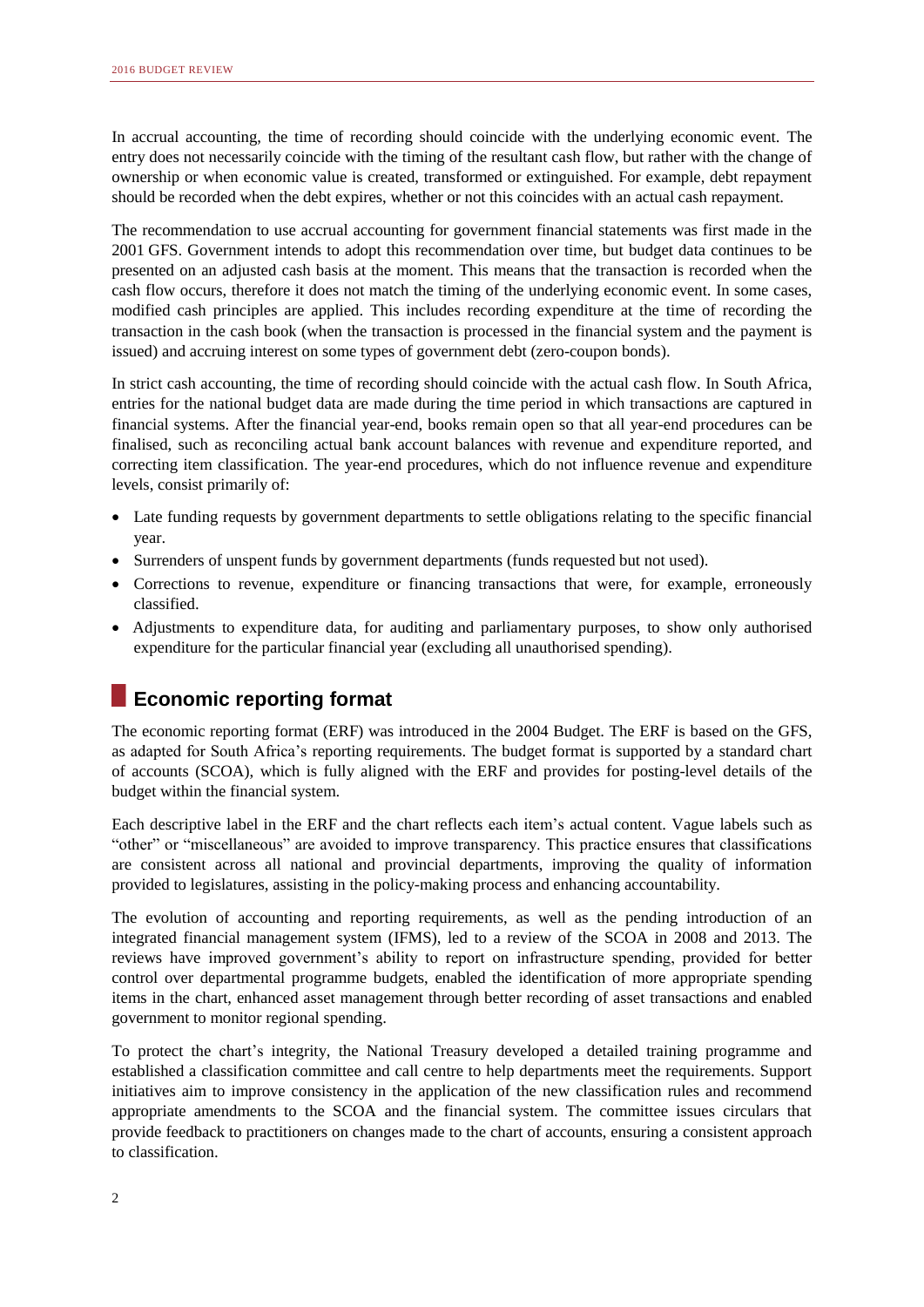## **Structure of accounts**

The reporting format organises all government transactions into three broad categories: receipts, payments and financing. The budget balance (deficit or surplus) is calculated as receipts less payments, which is equal to total financing, but with the opposite sign.

#### **Receipts**

Government receipts are divided into *taxes*; *sales*; *transfers*; *fines, penalties and forfeits*; and *interest, dividends and rent on land*, as well as *transactions in financial assets and liabilities*. *Taxes* are classified according to the type of activity on which they are levied, including income, profits, consumption of domestic goods and services, and international trade. *Sales* are disaggregated into sales of capital assets and other sales. *Transfers* are unrequited receipts – the party making the transfer does not receive anything of similar value directly in return. These are classified according to unit, such as other government units, private enterprises and public corporations, households and so on. *Fines, penalties and forfeits* consists of all compulsory receipts imposed by a court or quasi-judicial body. *Interest, dividends and rent on land* includes all receipts associated with ownership of financial assets and land.

*Transactions in financial assets and liabilities* includes repayments of loans and advances previously extended to employees and public corporations for policy purposes, and the reduction of government's equity investments in public corporations. These transactions are recorded as receipts because they are fundamentally different from other financial transactions, which are market oriented and appear as financing items. Another transaction in this category relates to stale cheques from previous accounting periods. The temporary increase in receipts before a new cheque is issued is recorded as a receipt because the financial system does not allow for a payment for the current accounting period to be reduced due to a cancelled payment from a previous period. National Revenue Fund revenues (including cash forfeits from exchange transactions) previously recorded as extraordinary receipts are now included in this item. Remaining financial transactions, such as borrowing and loan repayment in the capital markets, are included under the financing category.

#### **Payments**

Payments are divided into four broad categories: *current payments*, *transfers and subsidies*, *payments for capital assets* and *payments for financial assets*.

#### *Current payments*

*Current payments* provides for funds that a department spends directly. Detail is provided on:

- *Compensation of employees:* This category includes all current personnel-related payments to government employees – both salaries and wages and social contributions. Social contributions are service benefits that government pays for its employees, such as pension or medical scheme contributions. This category excludes capitalised compensation.
- *Goods and services:* All government payments in exchange for goods and services used by the department to achieve its mandate, excluding capital assets and goods that government uses to construct and improve capital assets. Generally, this item is the second largest spending item for departments after transfers and subsidies. The details of each department's purchases are provided, giving an indication of the largest spending items. For example, in an education department, school books could be listed, while a health department may list medicines. This level of detail supports improved oversight and analysis of departmental payments.
- *Interest and rent on land:* This item is defined as payment for the use of borrowed money (interest on loans and bonds) and land (rent). It is distinguished from the repayment of borrowed money, which is classified under financing.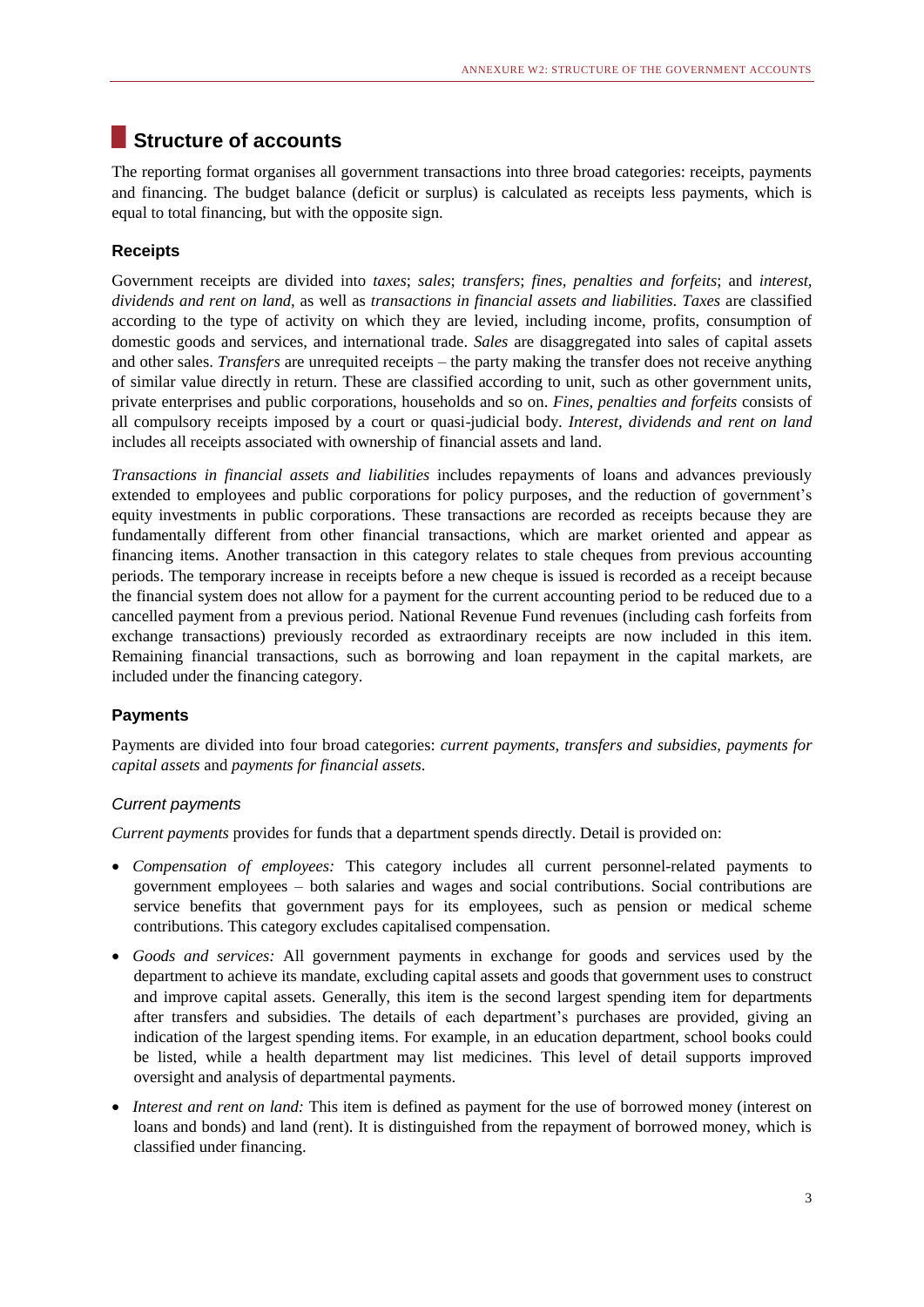#### *Transfers and subsidies*

The second part of the payments table provides for funds transferred to other government institutions, businesses and individuals that do not constitute a department's final expenditure. This item includes all of government's unrequited, non-repayable payments – payments for which no goods or services are received in return.

The *transfers and subsidies* category is subdivided into the various targeted recipients or beneficiaries receiving funding from government, such as other levels of general government, households, non-profit institutions and public corporations. This allows for the separation of all transfers from payments controlled directly by departments.

*Transfers and subsidies* includes current and capital transfers. In the past, capital payments included capital transfers, which led to ambiguity because these numbers could overstate government's actual contribution to capital formation. Including capital transfers with other transfers provides a clearer picture of government's capital spending.

#### *Payments for capital assets*

Capital payments are identified as a separate item, capturing government's contribution to capital formation and spending on new infrastructure, as well as upgrades, additions, rehabilitation and refurbishment of existing infrastructure. Capital assets are divided into seven categories:

- Buildings and other fixed structures
- Machinery and equipment
- Heritage assets
- Specialised military assets
- Biological assets
- Software and other intangible assets
- Land and sub-soil assets.

*Payments for capital assets* also includes own-account construction – when government units engage in capital projects on their own account, such as provincial works and roads departments constructing buildings and roads. In this case, certain payment categories are capitalised (*compensation of employees* and *goods and services*).

These two payment categories are not capitalised unless payments are directly associated with a *capital project*. A government unit executes a capital project to construct a new asset, or upgrade, add to, rehabilitate or refurbish an existing capital asset. However, payments on *current projects*, namely maintenance and repair of existing capital assets, are not capitalised.

#### *Payments for financial assets*

This item consists mainly of lending to public corporations or making equity investments in them for policy purposes. This payment is expensed rather than treated as financing because, unlike other financial transactions, the purpose of the transaction is not market oriented. This item now includes National Revenue Fund payments previously recorded as extraordinary payments.

#### **Financing**

As a broad classification category, financing encompasses all financial transactions other than *transactions in financial assets and liabilities* and *payments for financial assets*, which are included as part of receipts and payments. Items recorded under financing reflect funding to cover a government deficit or the use of funds available from a government surplus. Government's gross borrowing requirement, which represents the shortfall between revenue and expenditure plus the repayment of maturing loans, is included in the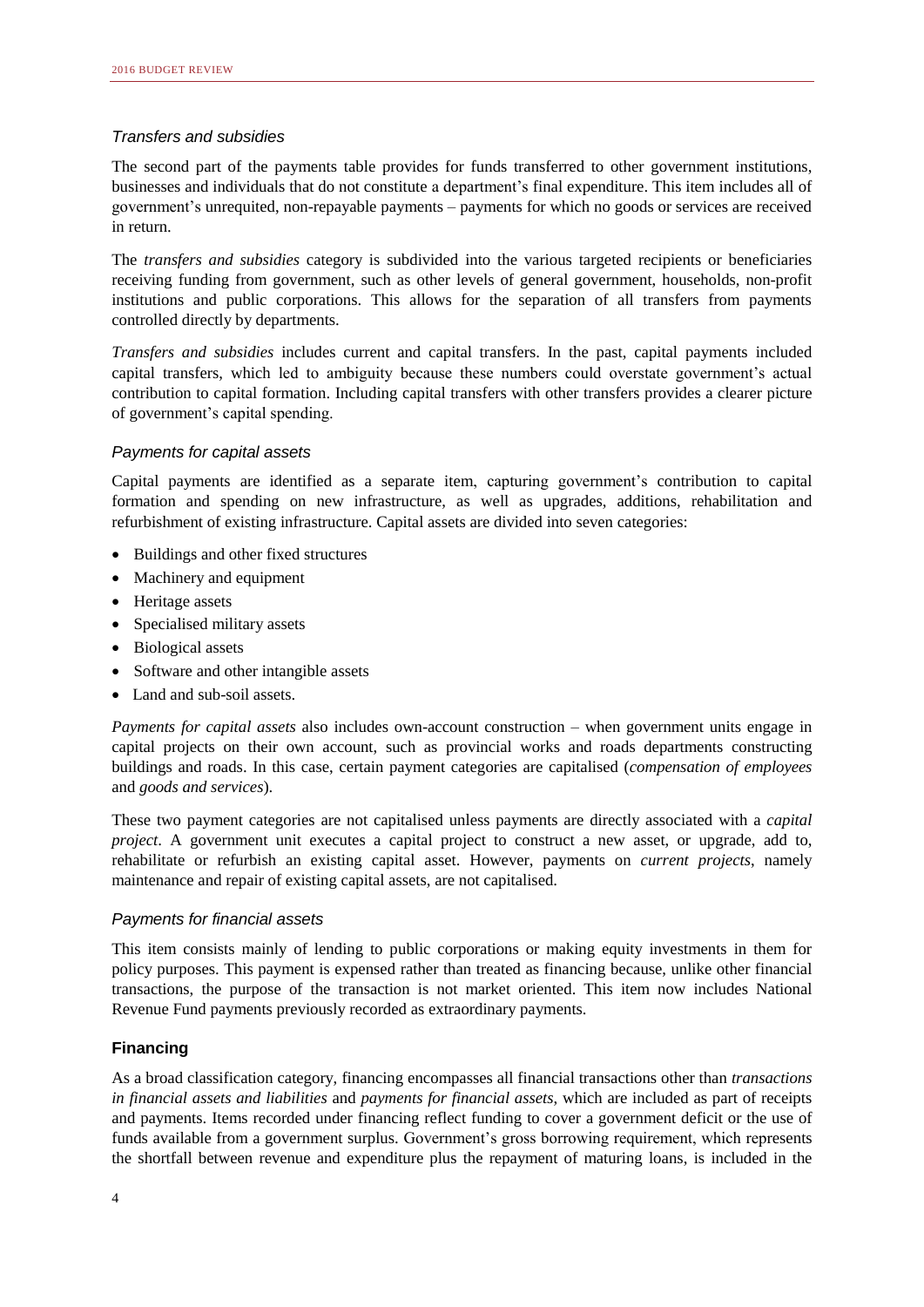financing category. The gross borrowing requirement is financed in the domestic and international market through Treasury bills, fixed-income, inflation-linked and retail bonds, foreign loans and government's cash deposits.

## **Functional classification**

The budget reporting format complies with the GFS recommendation that each government payment should be classified according to its functional and economic characteristics. The items in the economic classification are described above, under payments. The main function of the economic classification is to categorise transactions according to type of object or *input*, such as compensation of employees or interest payments. Data must be classified this way to calculate the surplus or deficit, as well as government's contribution to the economy in the form of output, value added and final consumption.

The functional classification complements the economic classification. It serves to distinguish transactions by policy purpose or type of outlay. This is also referred to as expense by *output*. Its main purpose is to facilitate understanding of how funds available to government have been spent in health, education, general public services, public order and safety, and so on.

The broad categories in the functional classification are listed below:

- *General public services* refers to the administration, operation or support of executive and legislative organs, financial and fiscal affairs, and external affairs. It includes foreign economic aid to developing countries and economic aid through international organisations. The category also covers general services, such as personnel services, overall planning and statistical services, and basic research in the general public service. State debt cost is included in this category.
- *Defence* includes administration, operation and support of military and civil defence, and the operation of military aid missions accredited to foreign governments or attached to international military organisations. This category also covers defence-related applied research and development (R&D).
- *Public order and safety* covers police services, fire protection services, justice and law courts, prisons and related R&D.
- *Economic affairs* covers government spending associated with the regulation and efficient operation of the business sector. This category incorporates general economic affairs; commercial and labour affairs; agriculture, forestry, fishing and hunting; fuel and energy; mining, manufacturing and construction; transport; communication and related R&D.
- *Environmental protection* relates to the conservation of biodiversity and landscape the protection of habitats, including the management of natural parks and reserves, waste management, wastewater management, pollution abatement and related R&D.
- *Housing and community amenities* includes the administration of housing and community development affairs and services, water supply, street lighting and related R&D.
- *Health* includes spending on services provided to individuals and on a collective basis, including medical products, appliances and equipment, outpatient services, hospital services, public health services and related R&D.
- *Recreation and culture* includes recreational and sporting services, cultural services, broadcasting and publishing services, and other community services. The function also covers related R&D.
- *Education* includes spending on services provided to individual learners and students, as well as those provided on a collective basis. It includes pre-primary, primary, secondary and tertiary education, as well as subsidiary education services and related R&D.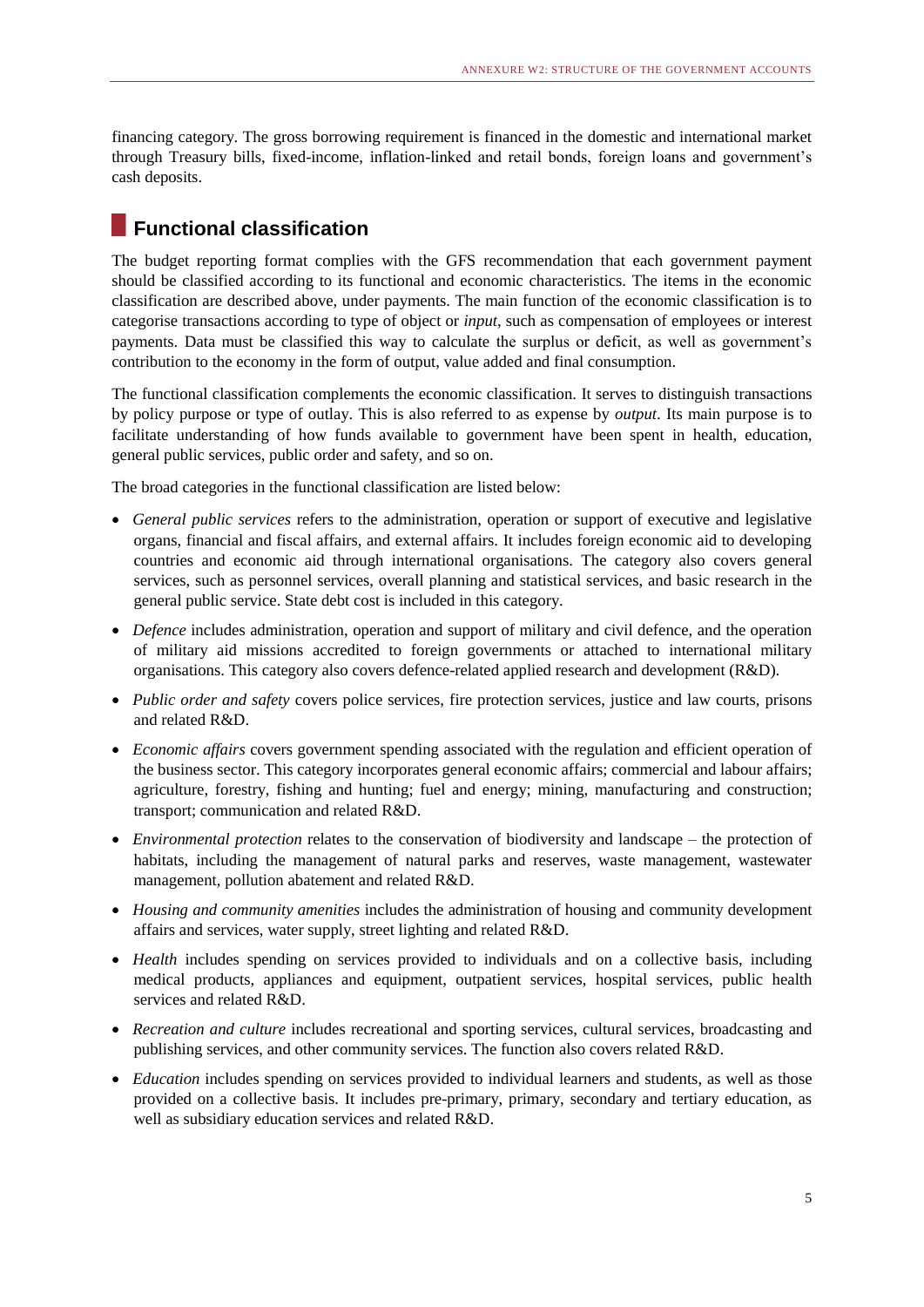*Social protection* covers services supplied directly to communities, households or individuals, including transfers for sickness and disability, old age, survivors, family and children, unemployment, support to households to meet the cost of housing and related R&D.

Expenditure in a particular budget vote may cover more than one function. For example, health expenditure may include spending on education for medical training.

## **The consolidated government account**

The consolidated government account presents the accounts of national and provincial government, and social security funds. In the 2016 *Budget Review,* the government accounts include a total of 163 national and provincial departments and 206 central government entities, classified as extra-budgetary agencies. Some government business enterprises are also included in this number. Such enterprises either sell most of their goods and services to government institutions or departments at regulated prices, and are therefore not businesses in the true sense of the word, or they are directly involved in infrastructure financing and development. State-owned entities that provide goods at market prices, such as Transnet or Eskom, form part of the public-sector accounts and are excluded from the consolidation.

This presentation is broadly in line with the GFS requirement that the general government accounts be presented on a consolidated basis. In the consolidation process, all relevant spheres of government are included and all intergovernmental transactions are eliminated. This ensures that only the interaction between general government units and nongovernmental units is recorded. As a result, the accounts reflect more accurately government's financial position and the effect of its activity on the economy.

To present a true set of consolidated general government accounts, the accounts of both national and provincial departments must be consolidated with their associated public entities. The accounts of the social security funds and local authorities are then added to give the consolidated general government accounts. As a final step, all government business enterprises should be included and consolidated with the general government units to create the consolidated public account. The following factors are considered during the consolidation process:

- *Coverage:* This refers to the choice of entities to be included in the consolidation. Entities in the general government sector should be consolidated, followed by all business enterprises. The consolidation of the general government sector includes all entities that are mainly controlled and financed by government, and provide goods and services at non-market prices. State-owned entities and local authority trading entities providing goods and services at market-related prices, which form part of the broader public sector, are excluded, as are privately owned entities.
- *Elimination of inter-entity transactions:* All inter-entity transactions are eliminated in the consolidation process. For this to be accurate, these transactions must be easily identifiable. In the accounting systems of government and many of its agencies, not all inter-entity transactions are identified. Elimination is impossible in many cases where goods and services are procured from other government units, because such transactions cannot be separated from other transactions in this category. However, all transactions involving transfers from one government unit to another can be identified and have been eliminated from the consolidation.
- *Basis of accounting:* Entity accounts can only be consolidated if they are compiled using the same basis of accounting. National and provincial governments are on a modified cash basis of accounting, while local authorities and public entities use accrual accounting. To provide data for consolidation, the public entities' cash flow numbers have been used.

During consolidation, transfers and other identifiable goods and services are taken out, and the rest of the transactions are aggregated. In future budgets, the National Treasury will endeavour to include more entities to provide a complete picture of public-sector spending. The consolidation in this budget includes all the entities listed in Table W2.1.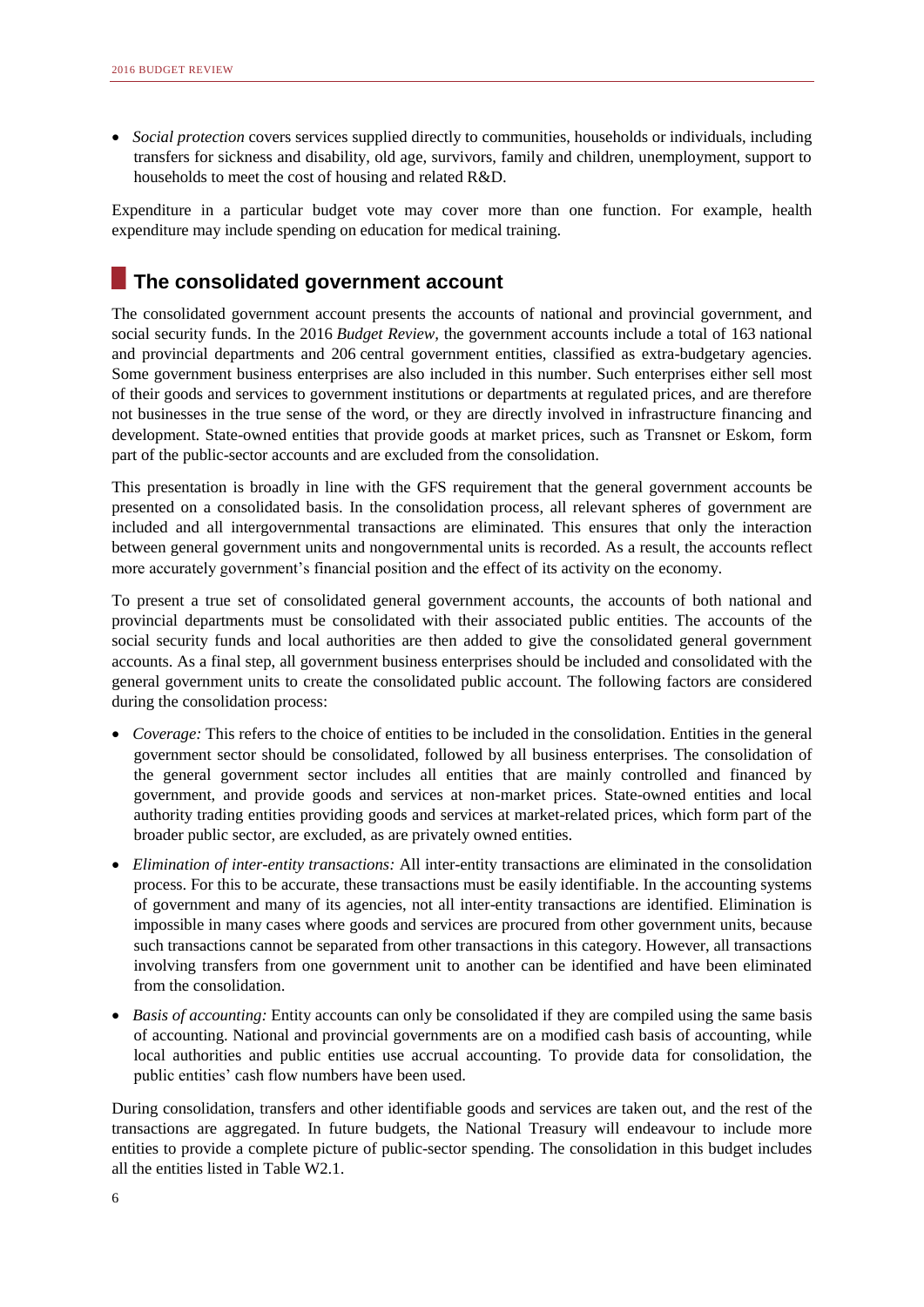|    | able wz.1 List of public entities included in consolidation |                                                                                               |
|----|-------------------------------------------------------------|-----------------------------------------------------------------------------------------------|
| 3  | Communications                                              | <b>Brand South Africa</b>                                                                     |
|    |                                                             | <b>Film and Publication Board</b>                                                             |
|    |                                                             | Media Development and Diversity Agency                                                        |
|    |                                                             | Independent Communications Authority of South Africa                                          |
| 4  | Cooperative Governance and Traditional Affairs              | Municipal Infrastructure Support Agency                                                       |
|    |                                                             | South African Local Government Association                                                    |
|    |                                                             | Commission for the Promotion and Protection of the Rights of                                  |
|    |                                                             | Cultural, Religious and Linguistic Communities                                                |
|    |                                                             | Municipal Demarcation Board                                                                   |
| 5  | Home Affairs                                                | Government Printing Works                                                                     |
|    |                                                             | Independent Electoral Commission                                                              |
| 6  | International Relations and Cooperation                     | African Renaissance and International Cooperation Fund                                        |
| 7  | National Treasury                                           | <b>Accounting Standards Board</b>                                                             |
|    |                                                             | Financial Intelligence Centre                                                                 |
|    |                                                             | <b>Financial Services Board</b>                                                               |
|    |                                                             | Government Pension Administration Agency                                                      |
|    |                                                             | Government Technical Advisory Centre                                                          |
|    |                                                             | <b>Independent Requlatory Board for Auditors</b>                                              |
|    |                                                             | Office of the Ombud for Financial Services Providers                                          |
|    |                                                             | Office of the Pension Funds Adjudicator                                                       |
|    |                                                             | Public Investment Corporation Limited                                                         |
|    |                                                             | South African Revenue Service                                                                 |
|    |                                                             | Cooperative Banks Development Agency                                                          |
|    |                                                             | Financial and Fiscal Commission                                                               |
| 8  | Planning, Monitoring and Evaluation                         | National Youth Development Agency                                                             |
| 10 | <b>Public Service and Administration</b>                    | Centre of Public Service Innovation                                                           |
|    |                                                             | National School of Government                                                                 |
| 11 | <b>Public Works</b>                                         | Construction Industry Development Board                                                       |
|    |                                                             | Council for the Built Environment                                                             |
|    |                                                             | Independent Development Trust                                                                 |
|    |                                                             | Property Management Trading Entity                                                            |
| 13 | Women                                                       | Commission on Gender Equality                                                                 |
|    |                                                             |                                                                                               |
| 14 | <b>Basic Education</b>                                      | <b>Education Labour Relations Council</b>                                                     |
|    |                                                             | South African Council for Educators                                                           |
|    |                                                             | uMalusi Council for Quality Assurance in General and Further<br><b>Education and Training</b> |
| 15 | <b>Higher Education and Training</b>                        | Council on Higher Education                                                                   |
|    |                                                             | National Skills Fund                                                                          |
|    |                                                             | National Student Financial Aid Scheme                                                         |
|    |                                                             | Quality Council for Trades and Occupations                                                    |
|    |                                                             | South African Qualifications Authority                                                        |
|    |                                                             | Consolidated sector training and education authorities                                        |

#### **Table W2.1 List of public entities included in consolidation**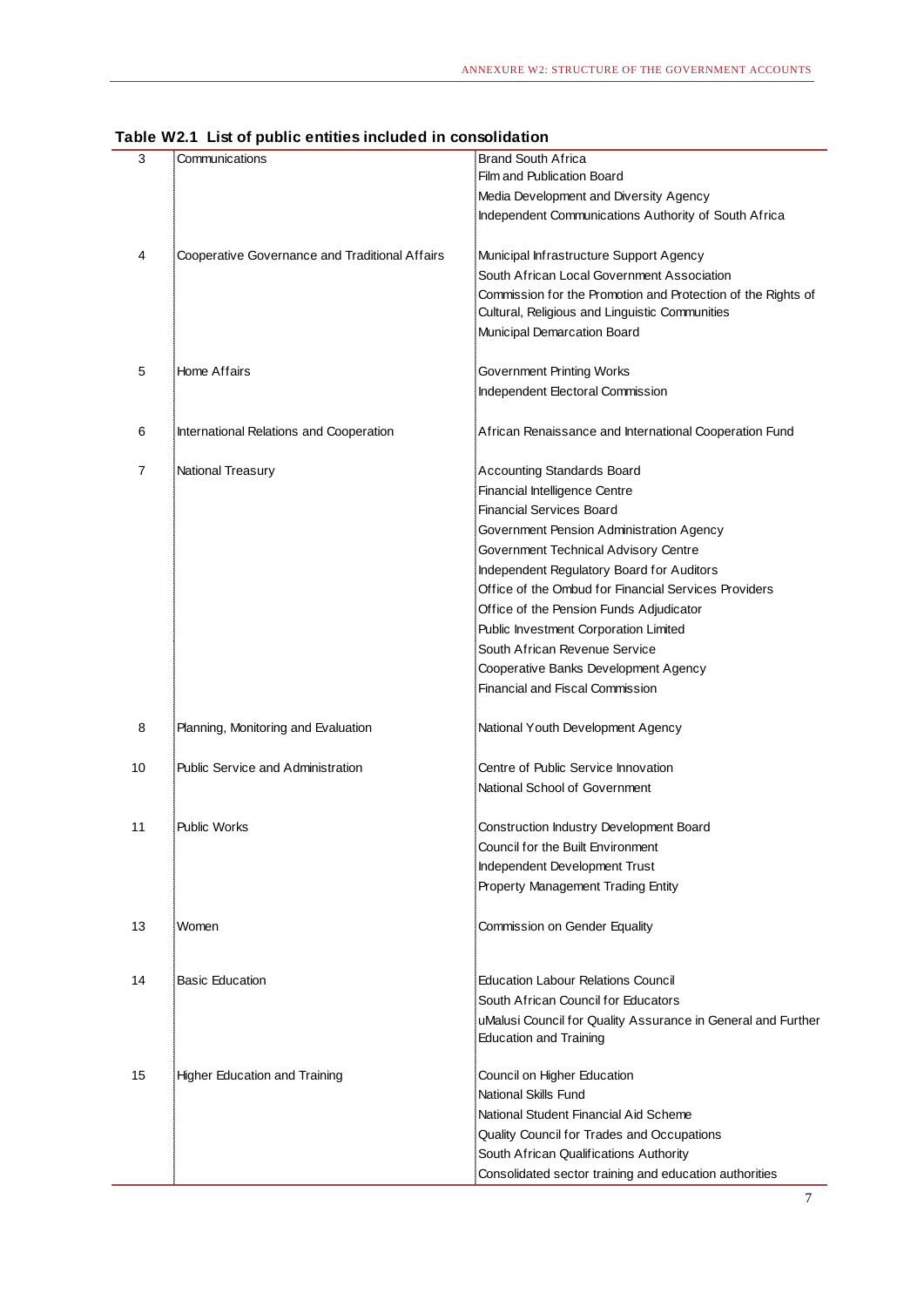| 16 | Health                                 | <b>Council for Medical Schemes</b>                     |
|----|----------------------------------------|--------------------------------------------------------|
|    |                                        | Medical Research Council of South Africa               |
|    |                                        | National Health Laboratory Service                     |
|    |                                        | Office of Health Standards Compliance                  |
|    |                                        |                                                        |
| 17 | Social Development                     | National Development Agency                            |
|    |                                        | South African Social Security Agency                   |
|    |                                        |                                                        |
|    |                                        |                                                        |
| 19 | Defence and Military Veterans          | Armaments Corporation of South Africa Limited          |
|    |                                        | Castle Control Board                                   |
|    |                                        |                                                        |
| 21 | Justice and Constitutional Development | Legal Aid South Africa                                 |
|    |                                        | Special Investigating Unit                             |
|    |                                        | Public Protector of South Africa                       |
|    |                                        | South African Human Rights Commission                  |
|    |                                        |                                                        |
| 23 | Police                                 | Private Security Industry Regulatory Authority         |
|    |                                        |                                                        |
| 24 | Agriculture, Forestry and Fisheries    | Agricultural Research Council                          |
|    |                                        | Marine Living Resources Fund                           |
|    |                                        | National Agricultural Marketing Council                |
|    |                                        | Ncera Farms (Pty) Limited                              |
|    |                                        | Onderstepoort Biological Products Limited              |
|    |                                        | Perishable Products Export Control Board               |
|    |                                        |                                                        |
| 25 | Economic Development                   | Competition Commission                                 |
|    |                                        | <b>Competition Tribunal</b>                            |
|    |                                        | International Trade Administration Commission          |
|    |                                        |                                                        |
| 26 | Energy                                 | National Energy Regulator of South Africa              |
|    |                                        | National Nuclear Regulator                             |
|    |                                        | South African National Energy Development Institute    |
|    |                                        |                                                        |
|    |                                        | South African Nuclear Energy Corporation Limited       |
| 27 | <b>Environmental Affairs</b>           |                                                        |
|    |                                        | iSimangaliso Wetland Park                              |
|    |                                        | South African National Biodiversity Institute          |
|    |                                        | South African National Parks                           |
|    |                                        | South African Weather Service                          |
|    |                                        |                                                        |
| 28 | Labour                                 | Commission for Conciliation, Mediation and Arbitration |
|    |                                        | National Economic Development and Labour Council       |
|    |                                        | Productivity SA                                        |
|    |                                        |                                                        |
| 29 | Mineral Resources                      | Council for Geoscience                                 |
|    |                                        | <b>Council for Mineral Technology</b>                  |
|    |                                        | Mine Health and Safety Council                         |
|    |                                        | South African Diamond and Precious Metals Regulator    |
|    |                                        | State Diamond Trader                                   |
|    |                                        |                                                        |

## **Table W2.1 List of public entities included in consolidation** *(continued)*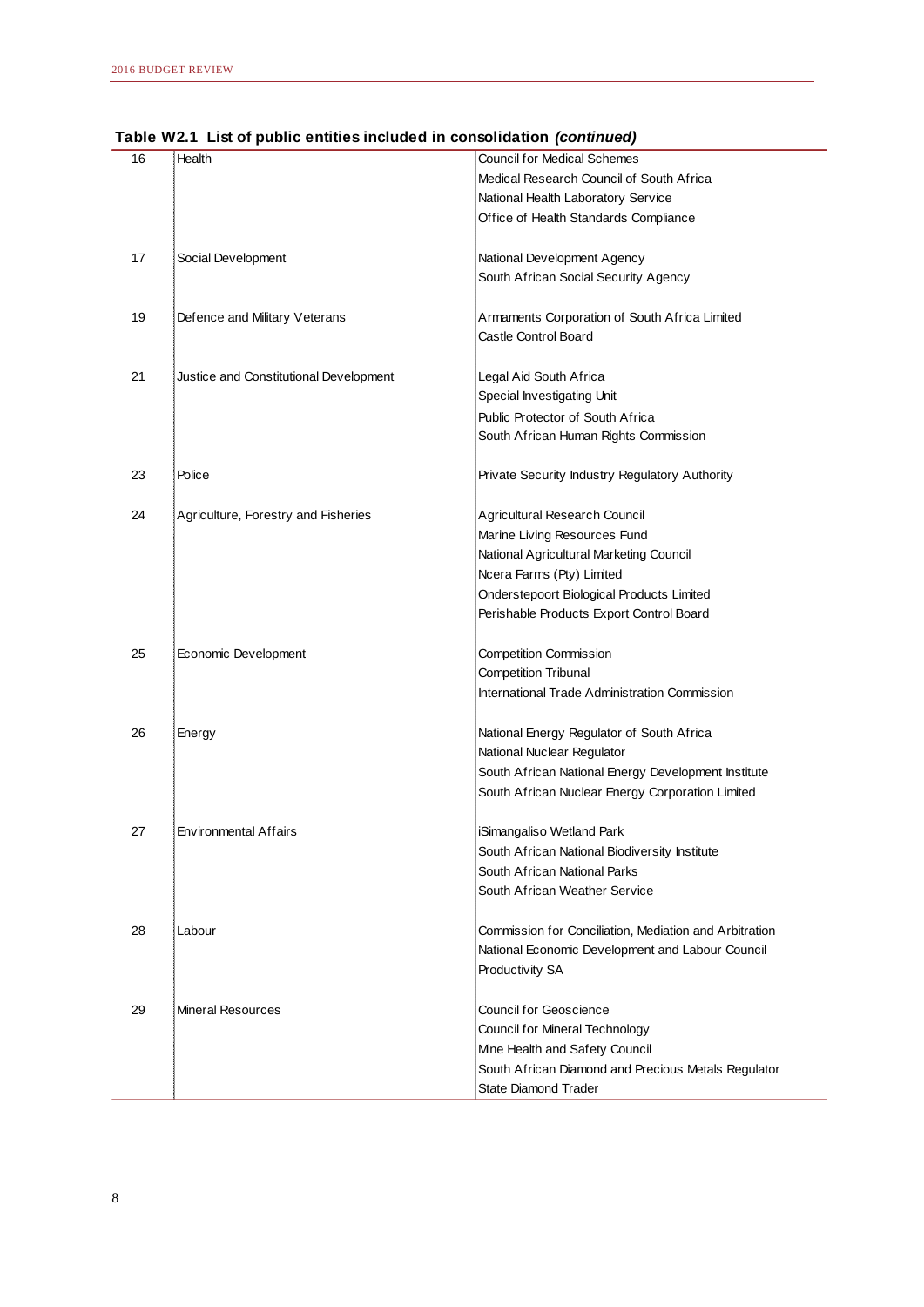|    | $1800$ Then that of public changes included in conscitution (continuou) |                                                     |
|----|-------------------------------------------------------------------------|-----------------------------------------------------|
| 30 | Science and Technology                                                  | Academy of Science of South Africa                  |
|    |                                                                         | Council for Scientific and Industrial Research      |
|    |                                                                         | Human Sciences Research Council                     |
|    |                                                                         | National Research Foundation                        |
|    |                                                                         | South African National Space Agency                 |
|    |                                                                         | Technology Innovation Agency                        |
|    |                                                                         |                                                     |
| 31 | Small Business Development                                              | Small Enterprise Development Agency                 |
| 32 | <b>Telecommunications and Postal Services</b>                           | National Electronic Media Institute of South Africa |
|    |                                                                         | Sentech Limited                                     |
|    |                                                                         | State Information Technology Agency                 |
|    |                                                                         | Universal Service and Access Agency of South Africa |
|    |                                                                         | Universal Service and Access Fund                   |
| 33 | Tourism                                                                 | South African Tourism                               |
|    |                                                                         |                                                     |
| 34 | Trade and Industry                                                      | Companies and Intellectual Property Commission      |
|    |                                                                         | Companies Tribunal                                  |
|    |                                                                         | National Consumer Commission                        |
|    |                                                                         | National Consumer Tribunal                          |
|    |                                                                         | National Credit Regulator                           |
|    |                                                                         | National Empow erment Fund                          |
|    |                                                                         | National Gambling Board of South Africa             |
|    |                                                                         | National Lotteries Board                            |
|    |                                                                         | National Lotteries Board Distribution Trust Fund    |
|    |                                                                         | National Metrology Institute of South Africa        |
|    |                                                                         | National Regulator for Compulsory Specifications    |
|    |                                                                         | South African Bureau of Standards                   |
|    |                                                                         |                                                     |
|    |                                                                         | South African National Accreditation System         |
| 35 | Transport                                                               | Cross-Border Road Transport Agency                  |
|    |                                                                         | Driving License Card Account                        |
|    |                                                                         | Passenger Rail Agency of South Africa               |
|    |                                                                         | Ports Regulator of South Africa                     |
|    |                                                                         | Railw ay Safety Regulator                           |
|    |                                                                         | Road Traffic Infringement Agency                    |
|    |                                                                         | Road Traffic Management Corporation                 |
|    |                                                                         | South African Civil Aviation Authority              |
|    |                                                                         | South African Maritime Safety Authority             |
|    |                                                                         | South African National Roads Agency Limited         |
|    |                                                                         |                                                     |
| 36 | <b>Water and Sanitation</b>                                             | Breede-Gouritz Catchment Management Agency          |
|    |                                                                         | Inkomati-Usuthu Catchment Management Agency         |
|    |                                                                         | <b>Water Services Trading Entity</b>                |
|    |                                                                         | Trans-Caledon Tunnel Authority                      |
|    |                                                                         | Water Research Commission                           |
|    |                                                                         | Water Boards Consolidation                          |
|    |                                                                         |                                                     |

#### **Table W2.1 List of public entities included in consolidation** *(continued)*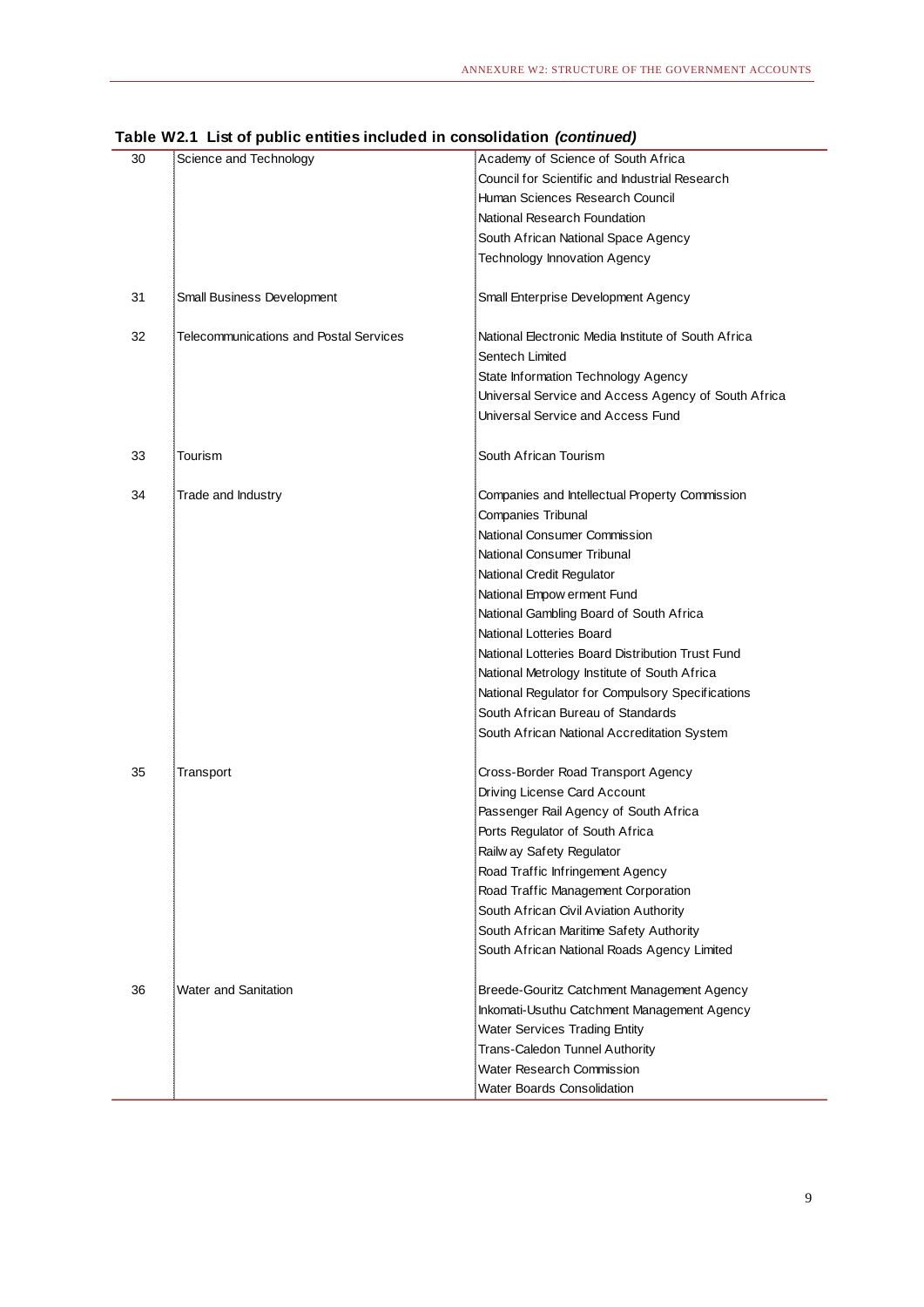| Vote | Department                        | <b>Public entity</b>                               |
|------|-----------------------------------|----------------------------------------------------|
| 37   | Arts and Culture                  | National Arts Council of South Africa              |
|      |                                   | National Film and Video Foundation of South Africa |
|      |                                   | National Heritage Council of South Africa          |
|      |                                   | South African Heritage Resources Agency            |
|      |                                   | The Pan South African Language Board               |
|      |                                   | Consolidated arts institutions                     |
|      |                                   | Consolidated heritage institutions                 |
|      |                                   | <b>Consolidated libraries</b>                      |
|      |                                   |                                                    |
| 38   | Human Settlements                 | <b>Community Schemes Ombud Service</b>             |
|      |                                   | Estate Agency Affairs Board                        |
|      |                                   | <b>Estate Agents Fidelity Fund</b>                 |
|      |                                   | <b>Housing Development Agency</b>                  |
|      |                                   | National Home Builders Registration Council        |
|      |                                   | National Housing Finance Corporation Limited       |
|      |                                   | National Urban Reconstruction and Housing Agency   |
|      |                                   | Rural Housing Loan Fund                            |
|      |                                   | Social Housing Regulatory Authority                |
|      |                                   |                                                    |
| 39   | Rural Development and Land Reform | Agricultural Land Holding Account                  |
|      |                                   | Ingonyama Trust Board                              |
|      |                                   | Registration of Deeds Trading Entity               |
|      |                                   |                                                    |
| 40   | Sport and Recreation South Africa | Boxing South Africa                                |
|      |                                   | South African Institute for Drug-Free Sport        |

**Table W2.1 List of public entities included in consolidation** *(continued)*

*Source: National Treasury*

## **Main adjustments to the consolidated government account**

The National Treasury regularly reviews the data presented in the consolidated government account to improve its scope and classification. To this end, a more detailed database of departmental financial information has been compiled for the 2016 Budget. This is part of a broader, long-term initiative to improve the quality of government's financial and budget data.

Information is now classified at a more detailed level within the accounts of national and provincial departments and public entities. In reclassifying the data, activity-level information was collected and used to inform the functional classification. As a result, some functional breakdowns have been disaggregated into more detail, with some of this detail reclassified into other functions. In addition, detailed analyses of provincial spending and public-entity revenue revealed further inter-entity transactions that can be eliminated in the consolidation process. This is a result of the improvement in information collected and clarity on the flow of transactions between the different spheres of government.

The historical data presented in the statistical tables has been updated with these classification adjustments, but care should be taken when comparing these numbers with previous budget publications because the data is not strictly comparable.

The functional classification published in the statistical tables is now more closely aligned with the classification prescribed in the GFS. However, the stricter application of this classification requires a level of disaggregation of the departmental spending data, which complicates the use of the GFS functional data for budget preparation. As a result, the *Budget Review* spending data is presented by key spending categories, which group departments and programmes engaging in similar activities. This provides a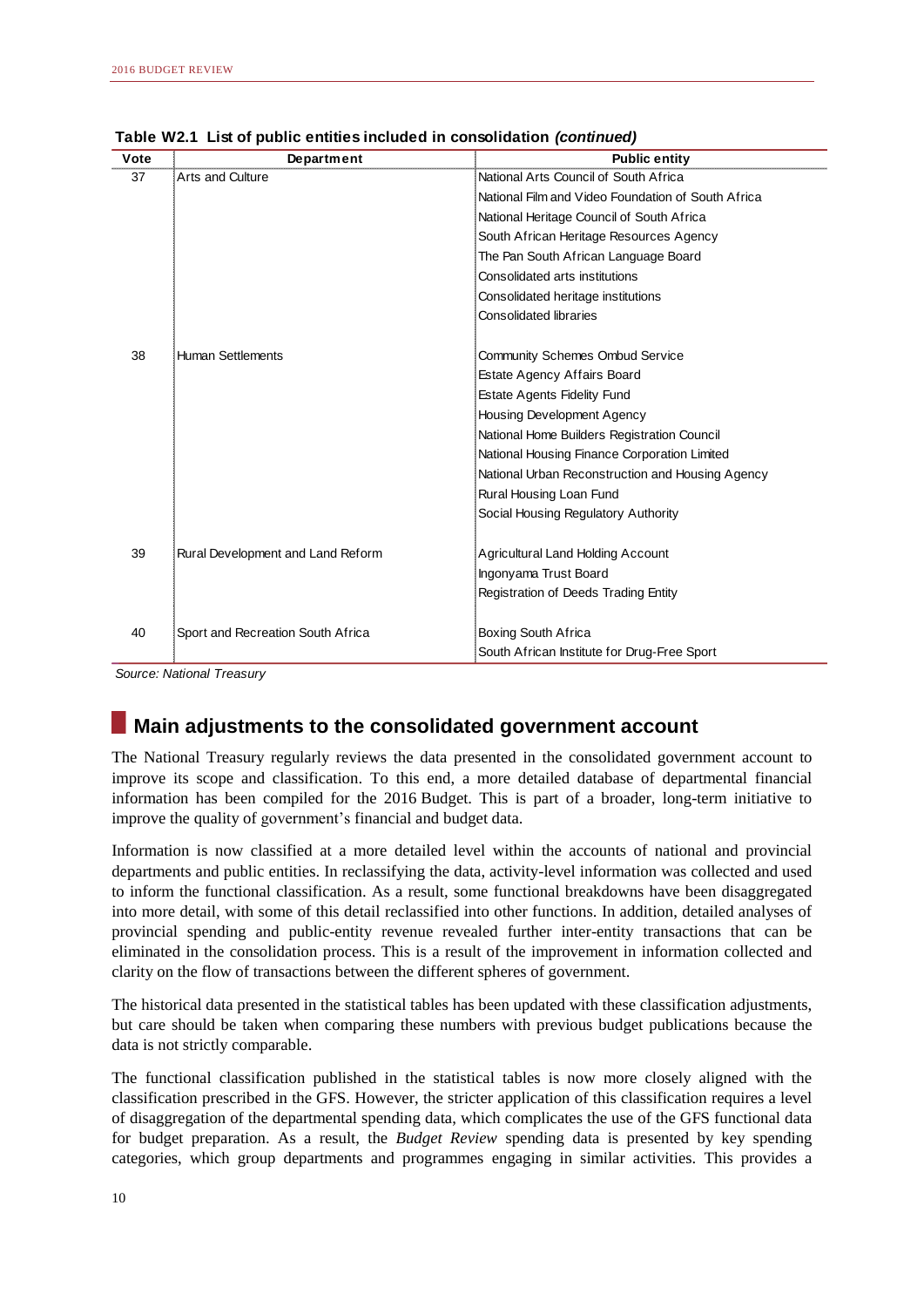classification that is similar to the functional classification presented as part of the statistical tables published at the back of the *Budget Review*.

#### **Format of the consolidated government account**

Since 2014, the consolidated government account has been presented in the new format shown in Table W2.2. This more transparent and user-friendly presentation clearly distinguishes between government's operating activities and its plans to invest in capital infrastructure.

The operating account balance shows the outcome of government's operating activities, which is a measure of the cost of continuing operations. It is calculated as the difference between current revenue and current expenditure, and the resulting balance shows how much government needs to borrow to run its operations. The current balance demonstrates the sustainability of government operations – a long-term operating deficit is unsustainable, while a positive operating balance allows for investment in future productive capacity.

Capital investment activities are presented in the capital account. Government's capital financing requirement is the outcome of this account, which is calculated as the difference between capital revenue and capital expenditure. The account will mainly be in deficit due to continuous investment in infrastructure and substantial capital outlays.

This format separates all transactions in financial assets and liabilities, largely made up of loans extended to public corporations.

If cash generated from operations is insufficient to finance investment requirements, government has to borrow. The borrowing requirement is calculated by adding the operating balance, the capital financing requirement, financial transactions and any unallocated expenditure, such as the contingency reserve. This results in the budget balance, or net financing requirement, which is the main outcome of the budget.

The chief difference between the new balance and the previous version is the inclusion of extraordinary receipts and payments in the main budget presentation. The introduction of the operating account and the capital account makes extraordinary items obsolete; these are now included in the main transaction categories. The classification principles and categories used in this new format are the same as those used for classifying government transactions.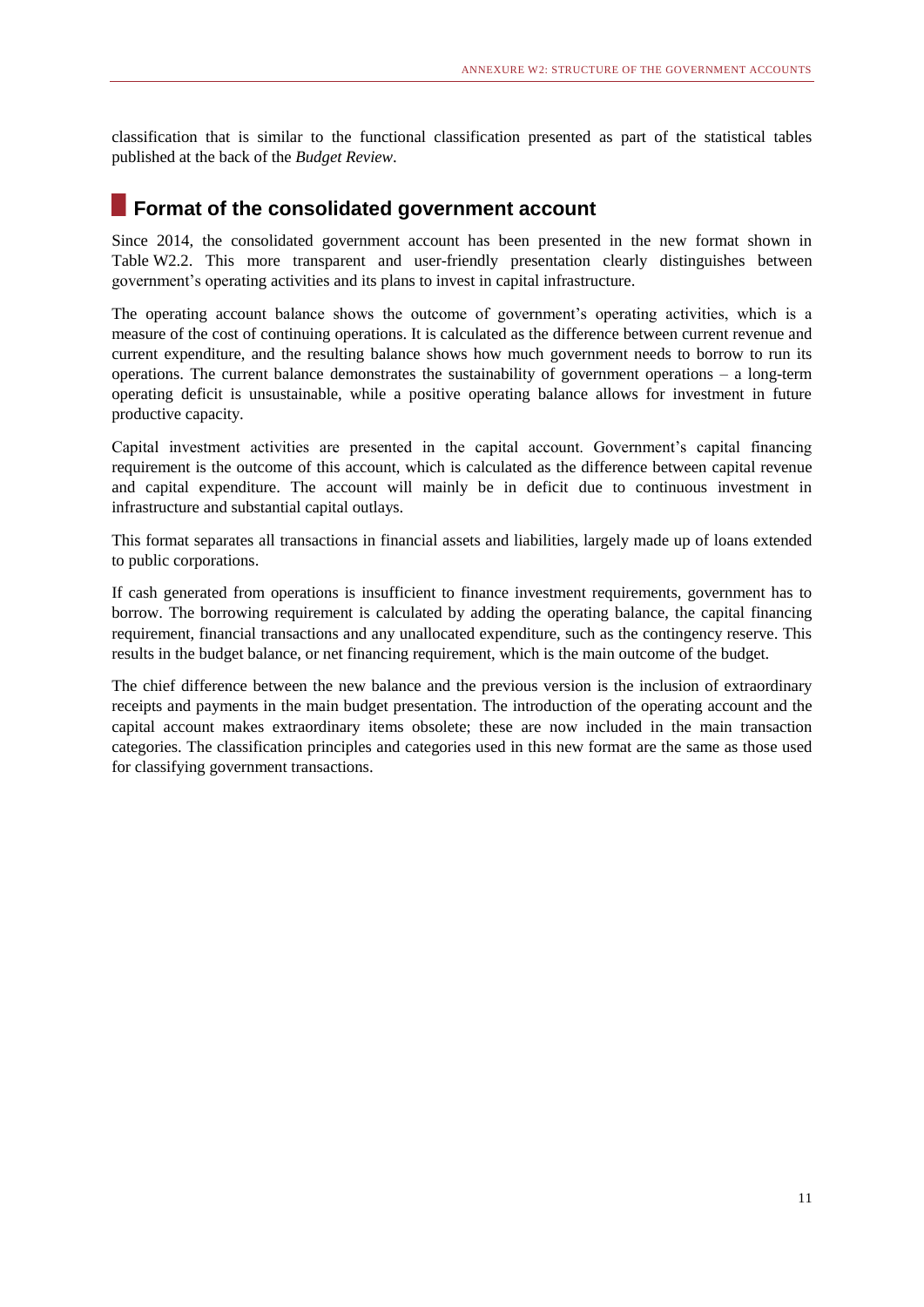|                                                         | 2016/17  | 2017/18                      | 2018/19  |
|---------------------------------------------------------|----------|------------------------------|----------|
| <b>R</b> billion                                        |          | <b>Medium-term estimates</b> |          |
| <b>Operating account</b>                                |          |                              |          |
| <b>Current receipts</b>                                 | 1 309.7  | 1 430.5                      | 1566.9   |
| Tax receipts (net of SACU <sup>1</sup> transfers)       | 1 206.3  | 1 3 1 9 . 0                  | 1 448.1  |
| Non-tax receipts (including departmental receipts)      | 96.2     | 104.6                        | 111.9    |
| Transfers received                                      | 7.1      | 6.9                          | 6.8      |
| <b>Current payments</b>                                 | 1 278.5  | 1 374.3                      | 1 479.8  |
| Compensation of employees                               | 517.1    | 551.8                        | 591.1    |
| Goods and services                                      | 204.9    | 222.0                        | 238.1    |
| Interest and rent on land                               | 154.4    | 168.6                        | 185.7    |
| Transfers and subsidies                                 | 402.2    | 431.8                        | 464.9    |
| <b>Current balance</b>                                  | $-31.2$  | -56.3                        | -87.0    |
| Percentage of GDP                                       | 0.7%     | 1.2%                         | 1.7%     |
| <b>Capital account</b>                                  |          |                              |          |
| Capital receipts                                        | 0.1      | 0.1                          | 0.1      |
| Transfers and subsidies                                 | 68.5     | 73.9                         | 83.2     |
| Payments for capital assets                             | 100.3    | 105.4                        | 113.8    |
| <b>Capital financing requirement</b>                    | 168.9    | 179.3                        | 197.2    |
| Percentage of GDP                                       | $-3.8%$  | $-3.8%$                      | $-3.8%$  |
| <b>Transactions in financial assets and liabilities</b> | 8.5      | 3.3                          | 0.3      |
| <b>Contingency reserve</b>                              | 3.0      | 3.0                          | 3.0      |
| <b>Budget balance</b>                                   | $-163.4$ | $-179.0$                     | $-199.9$ |
| Percentage of GDP                                       | $-3.1%$  | $-2.8%$                      | $-2.4%$  |
| Primary balance <sup>2</sup>                            | 19.4     | 36.2                         | 59.4     |
| Percentage of GDP                                       | 0.4%     | 0.8%                         | 1.2%     |
| <b>Financing</b>                                        |          |                              |          |
| Change in Ioan liabilities                              |          |                              |          |
| Domestic short- and long-term loans (net)               | 136.2    | 134.1                        | 135.1    |
| Foreign loans (net)                                     | 8.8      | 14.5                         | 15.5     |
| Change in cash and other balances (- increase)          | $-11.1$  | $-4.9$                       | $-17.3$  |
| Borrowing requirement (net)                             | 133.9    | 143.6                        | 133.3    |
| GDP                                                     | 4 388.4  | 4750.7                       | 5 161.3  |

#### **Table W2.2 Consolidated revenue, expenditure and financing**

*1. Southern African Customs Union*

*2. Includes National Revenue Fund receipts and payments (previously extraordinary receipts and payments)*

### **Budget data by key spending categories**

The spending framework outlined in Chapter 5 of the *Budget Review* is based on the allocation of financial resources of departmental programmes and entities to key spending areas. This improves the targeting of budget allocations, because it groups programmes and entities that have a similar purpose together into a single budget decision-making process. To support this approach, data at programme and entity level is aggregated into spending categories, which provides for a higher level of aggregation than in the functional classification.

These spending categories are different from the functional classification published in the statistical tables, which is more closely aligned to that prescribed in the GFS. The level of disaggregation of the departmental spending data required by the GFS functional data complicates budget preparation. As a result, the *Budget Review* spending data is presented by key spending categories, which group departments and programmes engaged in similar activities. For example, in the functional classification in the statistical tables, local development and social infrastructure activities are presented as distinct individual functions, while in Chapter 5 these are grouped together as a separate category. The fiscal statistics are an outcome of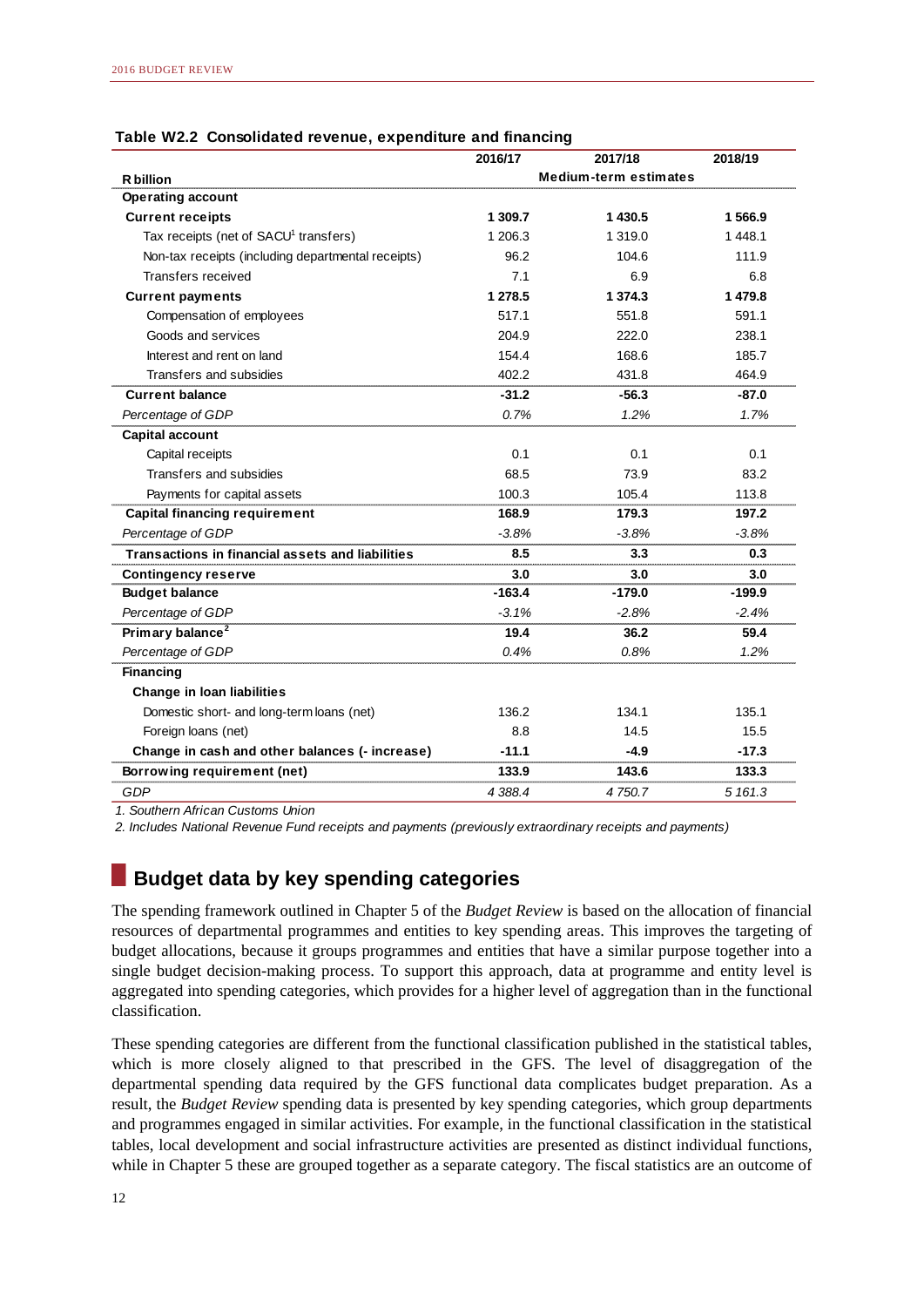the budget process and can only be used as a guide to categorise expenditure for budgeting purposes. They are not used as a framework for presenting budget allocations.

Some of the most important differences between the key spending categories presented in Chapter 5 and the more detailed functional classification presented in the statistical tables are as follows:

- *Basic education and post-school education and training:* These two categories are grouped together as part of the education function in the statistical tables. This includes expenditure related to maintaining and supporting the South African school system, and assisting the higher and vocational education sector.
- *Defence, public order and safety:* This includes expenditure related to military health, which is classified as part of the health function in the statistical tables.
- *Economic affairs:* This function group includes spending on environmental protection, which is a separate category in the statistical tables.
- *Human settlements and municipal infrastructure:* In the statistical tables, expenditure related to this function group is mainly included as part of the housing and community amenities function.
- *Agriculture, rural development and land reform:* Agriculture forms part of the economic affairs function in the statistical tables, while rural development is included under housing and community amenities.
- *General public services:* In the key spending categories, transfers made to international organisations are classified within the category of the paying department. In the statistical tables, they are classified under general public services.

#### **Consolidated budget data versus GFS recommendations**

GFS principles are used for the detailed classification of all transactions. However, there are important differences in the final presentation of the consolidated budget data and the GFS. This is why the presentation of the government accounts in this publication differs from that published in the Reserve Bank's *Quarterly Bulletin*, which adheres strictly to GFS recommendations.

The differences between the formats used by the National Treasury and the Reserve Bank are mainly in the structure of the accounts presented, as well as the use of different labels for some items. It is possible, however, to accurately convert the South African government tables into a GFS table for international comparison, given that the same classification basis is used at a detailed level.

The most important structural difference is that the receipts and payments tables include both current and capital transactions in the South African reporting format. In the GFS presentation of government accounts, current and capital transactions are presented in separate sub-accounts.

Differences in item labelling include the following:

- The South African presentation does not include unclear terms such as "other" and "miscellaneous".
- The term "grant" is not used in the South African budget presentation format. In the GFS, grants include all funds flowing from one level of government to another. However, in the local context, the majority of funds flowing to other levels of government are not appropriated as grants. They are identified as direct charges against the National Revenue Fund and are therefore included under transfers.
- More detail is provided on various transfer categories in the South African presentation to improve transparency and facilitate the monitoring process, especially for payments.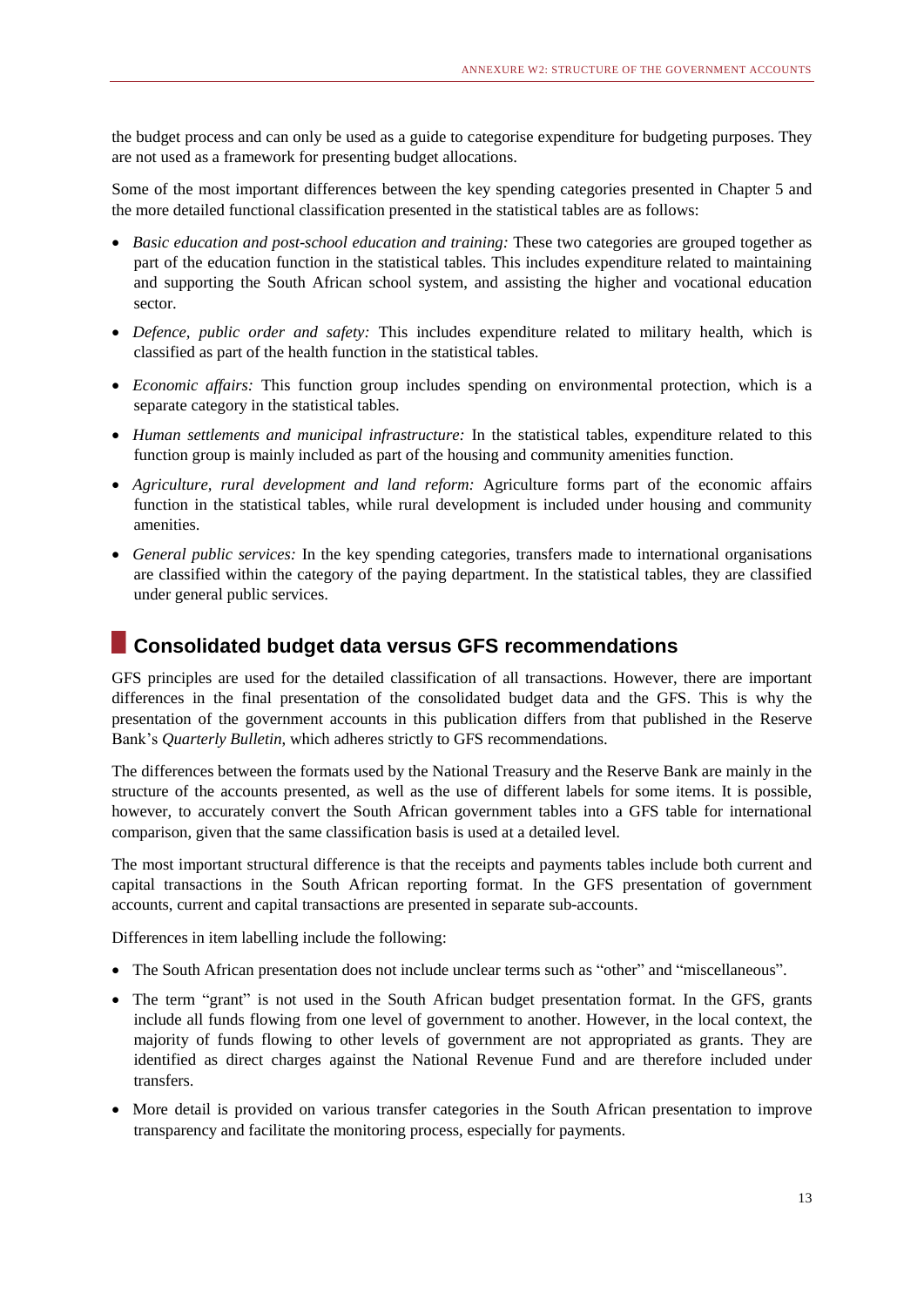In the South African presentation, certain items are labelled more clearly than in the GFS version. For example, instead of using the term "sales of goods and services" for sales of goods and services produced by government, the label used is "sales of goods and services produced by a department".

## **Differences in presentation of national budget and national accounts**

The SNA is a coherent, consistent and integrated set of macroeconomic accounts, balance sheets and tables based on a set of internationally agreed concepts, definitions, classifications and accounting rules. It provides a comprehensive accounting framework that enables economic data to be compiled and presented in a format designed for economic analysis, making decisions and formulating policy. The national accounts are compiled for a succession of periods, providing a continuous flow of information for monitoring, analysis and evaluation of economic performance.

The SNA provides a framework for calculating gross domestic product, gross national income, savings, capital formation and other economic variables. National accounts data covers all resident units in a given economy, which is divided into five sectors (including government).

In the national accounts, entries reflect all resident economic units, whereas government accounts reflect government only. This inevitably leads to some differences between the two accounting frameworks. For example, own-account construction is recorded as payments for capital assets in government accounts, with a counter-entry to reflect the use of financial assets or incurrence of a financial liability to finance the transaction. In the national accounts, the transaction recording is not complete until entries also reflect the production of a capital asset and the input in the asset production process. The productive activity is shown as an output in the national accounts and compensation of employees and goods and services is the input. The values for output and compensation of employees/goods and services can be derived from the government accounts for national accounts purposes, but these are not directly shown in government's financial statements. This implies that there is a difference between the values of compensation of employees and goods and services in the government accounts, and services payable by government in the national accounts.

The GFS government accounts differ in many ways from the national accounts, which form the basis for the statistics presented in Chapter 2 of the *Budget Review*. The most important differences are highlighted in Table W2.3.